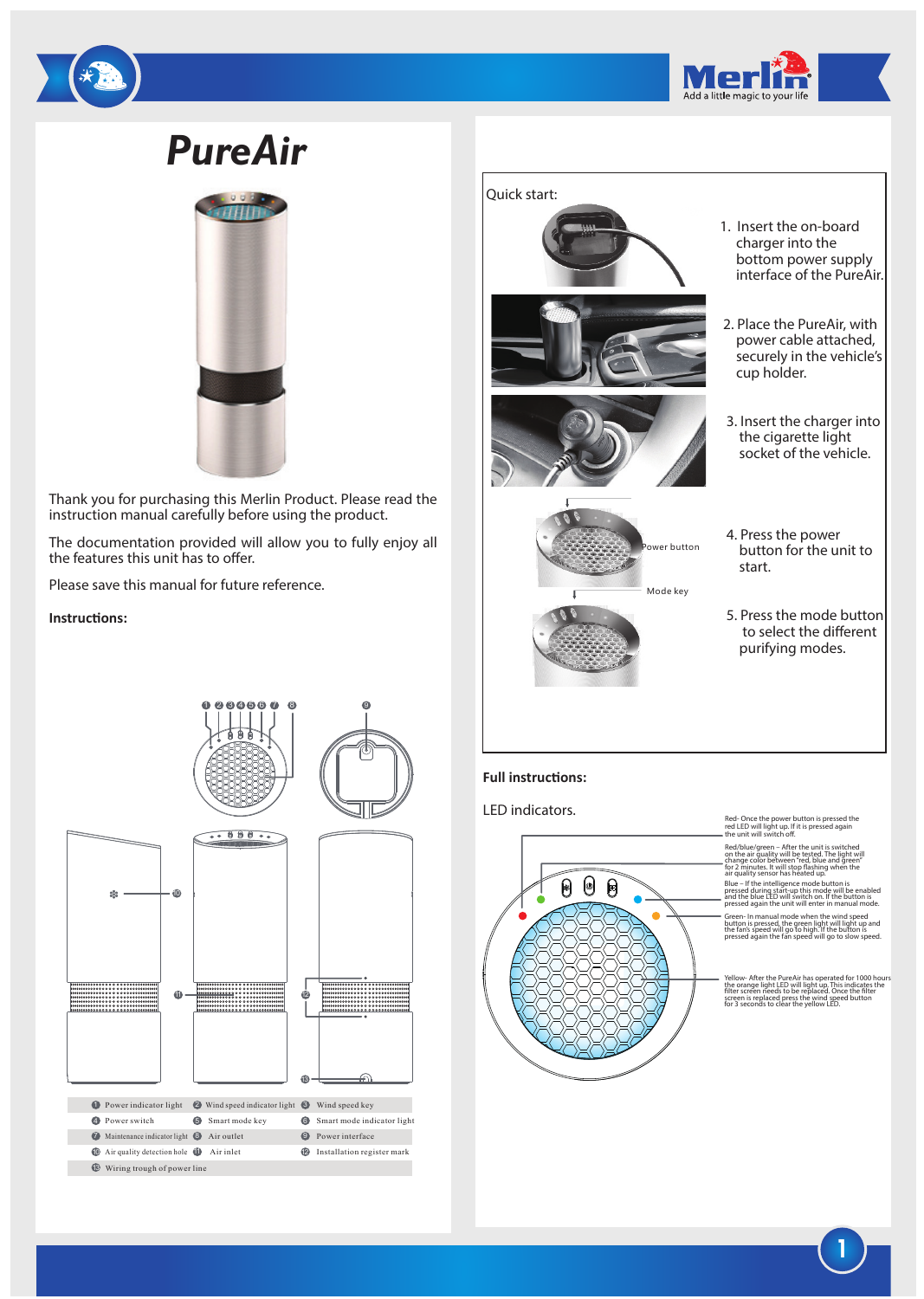

#### **Replacing the filter screen.**



a.) Firmly hold the two metal parts of the unit. Gently turn it in opposite directions. The unit will separate in to two units. Turn over the top part of the unit and place on a table. The filter is in that assembly. Remove the old filter and replace with a new one.

b.) To reassemble please located the two dots on the back of each of the parts of the unit. Insert the two pieces into each other with the dots in close proximity. Gently turn the two pieces again unit it locks. Please do not force this action. It is a very gentle action, excessive force can damage the unit. When the unit is correctly assembled the two dots should align.

#### **Maintenance:**

- 1) Do not immerse this product in any liquid such as water.
- 2) Retain these instructions for future use.
- 3) Clean the product with a damp cloth.
- 4) Do not press buttons with force.
- 5) Do not use in high temperature or high humidity.

#### **FAQ:**

- Q) Can Merlin PureAir remove microbes from the atmosphere?
- A) Yes, its 3-step purification can deal with 99% of harmful air borne microbes down to 0.3 microunit.
- Q) Can Pureair show the quality of air around us?
- A) Yes, the three different colored LEDs display the quality of air around us.
- Q) What is HEPA?
- A) High efficiency particulate air (HEPA) originally called high-efficiency particulate absorber is a type of air filter.
- Q) Can Pure Air be used for bedrooms or kid's rooms?
- A) Yes, the filtration process is safe and doesn't omit any allergens/Chemicals, therefore, making it safe to use for your cars and rooms.
- Q) Does PureAir helps as a room freshener as well?
- A) Yes, Merlin PureAir breaks down the chemical smells and vapors effectively deodorizing your home or vehicle.

## LIMITED WARRANTY

Merlin Products are covered by a limited one-year warranty policy. If the product suffers from a manufacturing defect, the customer will receive a replacement if claimed within 15 days of the purchase date. Otherwise, the product will be inspected for possible repair options. The product will either be repaired and returned free of charge, or replaced. All repair services past the one-year warranty period will be charged for any repairs that need to be made.

If the client is located outside the UAE, or is otherwise unable to personally deliver the defective product to our service center or retail outlets, he/she may send it via post at his/her own cost. The repaired/replaced product will then be returned to the client via courier mail at Merlin's cost, as long as the warranty period is still active.

Important: This limited warranty DOES NOT COVER normal wear and tear, accidents, damage during transit, misuse, abuse or neglect. Attempting to disassemble the unit will render the warranty null and void.